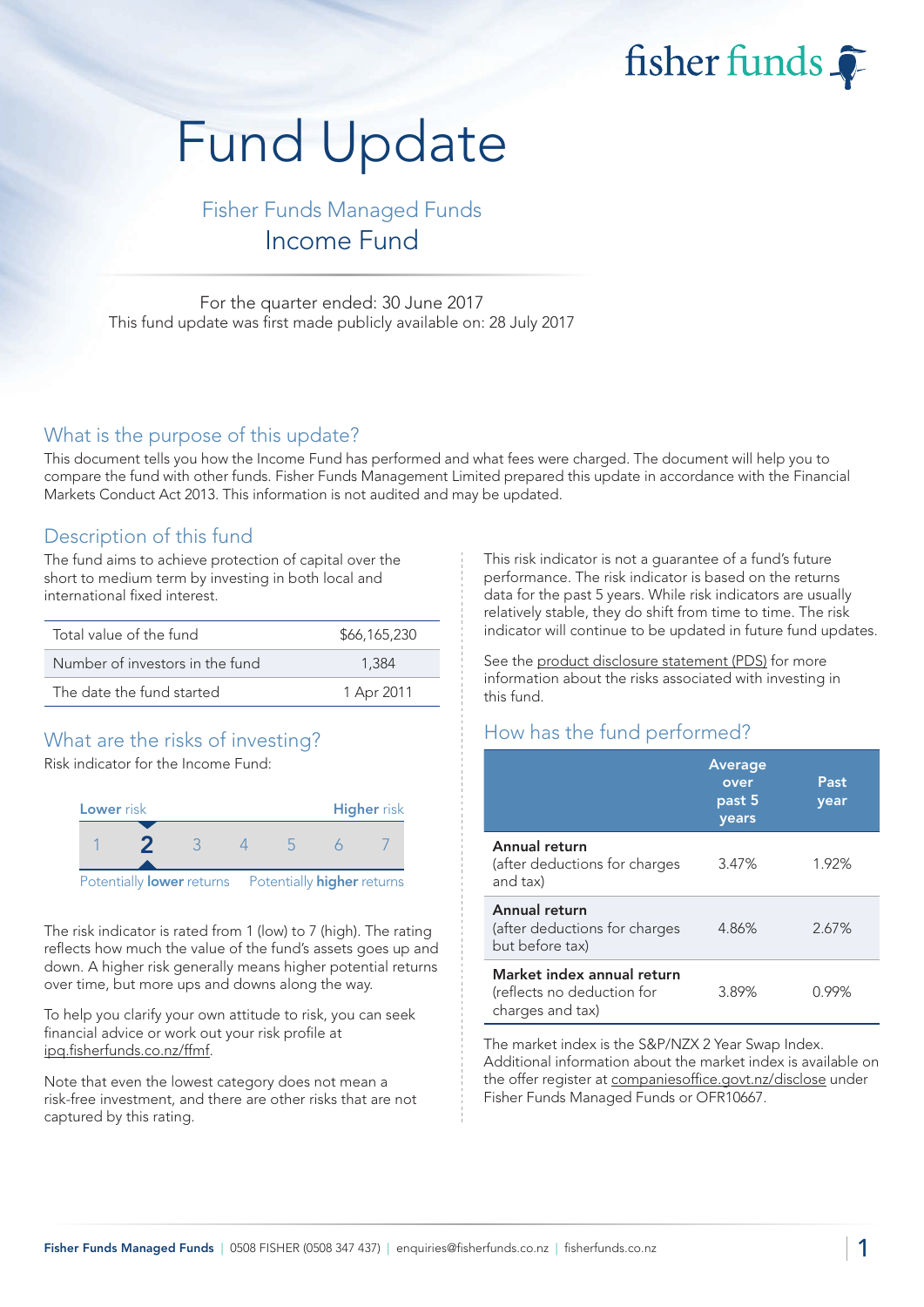# Annual return graph



This shows the return after fund charges and tax for each year ending 31 March since the fund started. The last bar shows the average annual return since the fund started, up to 30 June 2017.

Important: This does not tell you how the fund will perform in the future.

Returns in this update are after tax at the highest prescribed investor rate (PIR) of tax for an individual New Zealand resident. Your tax may be lower.

### What fees are investors charged?

Investors in the Income Fund are charged fund charges. In the year to 31 March 2017 these were:

|                                                       | % of net asset value |
|-------------------------------------------------------|----------------------|
| <b>Total fund charges</b><br>1.68%                    |                      |
| Which are made up of:                                 |                      |
| <b>Total management and</b><br>administration charges | 1.68%                |
| Including:                                            |                      |
| Manager's basic fee                                   | 1.02%                |
| Other management and<br>administration charges        | 0.27%                |
| Total performance-based fees <sup>1</sup>             | 0.39%                |

Small differences in fees and charges can have a big impact on your investment over the long term.

# Example of how this applies to an investor

Katie had \$10,000 in the fund at the start of the year and did not make any further contributions. At the end of the year, Katie received a return after fund charges were deducted of \$192 (that is 1.92% of her initial \$10,000). Katie did not pay other charges. This gives Katie a total return after tax of \$192 for the year.

## What does the fund invest in?

#### Actual investment mix

This shows the types of assets that the fund invests in.



#### Target investment mix

This shows the mix of assets that the fund generally intends to invest in.